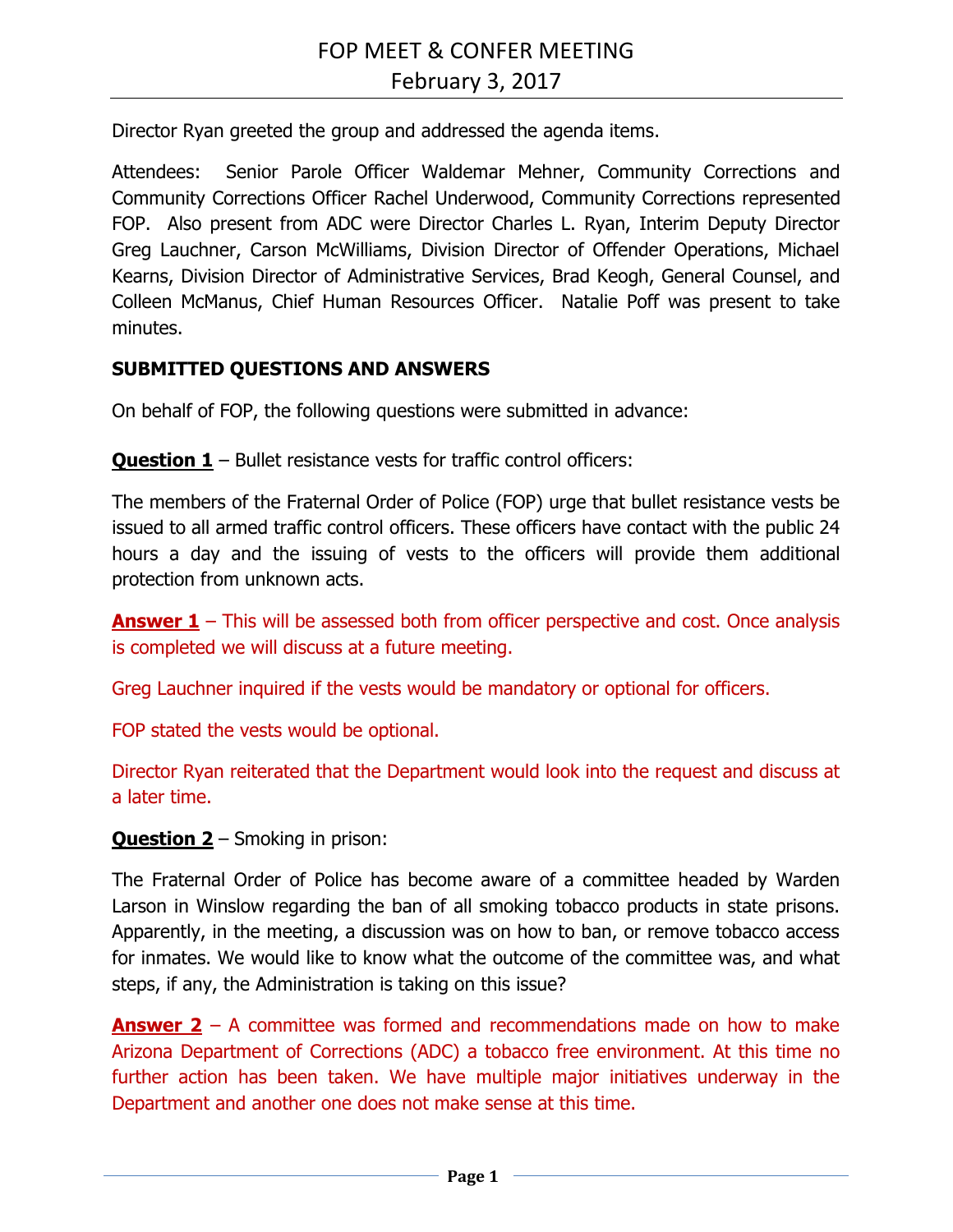This is still a long range goal to accomplish but it remains to be decided on how and when to implement.

Carson McWilliams asked if the smoking ban would be imposed on inmates only, or if the ban would apply to both staff and inmates. Mr. McWilliams noted the issue with banning tobacco would make it a highly sought after, lucrative commodity that can potentially compromise staff and would negatively impact morale.

Director Ryan stated that county jails are tobacco free and Alhambra Unit is tobacco free. He said the Department will look into the proposal and discuss at a later time.

## **Question 3** – Education Stipend:

The members of the Fraternal Order of Police would like a modification in form 504-4(e) Education Supplement. Currently, the Education Supplement is only available to Correctional Sergeants, Lieutenants, Captains, CO III, CO IV, Community Correctional Officers, Community Correctional Senior, and Community Correctional Supervisors. FOP would like the Administration to add DC CORRL. ADMIN INVESTIGATORS, DC CORRL. ADMIN INVESTIGATOR SUPERVISORS, and BUI INVESTIGATOR III's to the form, thus allowing them to take advantage of the Education Supplement program.

FOP is in lockstep with the Administration that a quality education is necessary for employees and at some time in the future, we would like to see the Correctional Officer Series added to the form.

In the spirit of helping employees take advantage of this program, the FOP has collaborated with Eastern Gateway Community College to provide a FREE accredited Associate Degree for any FOP Member, their spouse, children, and grandchildren.

**Answer 3** – Thank you for the support in promoting the importance of a quality education for ADC employees. Education is a key to our success as individuals and ADC. We have shown that commitment for several years by offering several categories of employee's educational stipends and through the employee tuition program available for all ADC employees. The possibility of expanding these specific programs may be assessed in the future.

Caution must be used before proceeding with permanent spending increases. Several factors must be considered, including the fiscal impact, funding source, number of employees impacted (and excluded), other alternatives and priorities for limited budget funding, etc.

Regardless of the budget need, there are two primary mechanisms to obtain funding for a budget priority. The first is to identify unspent funds by reallocating existing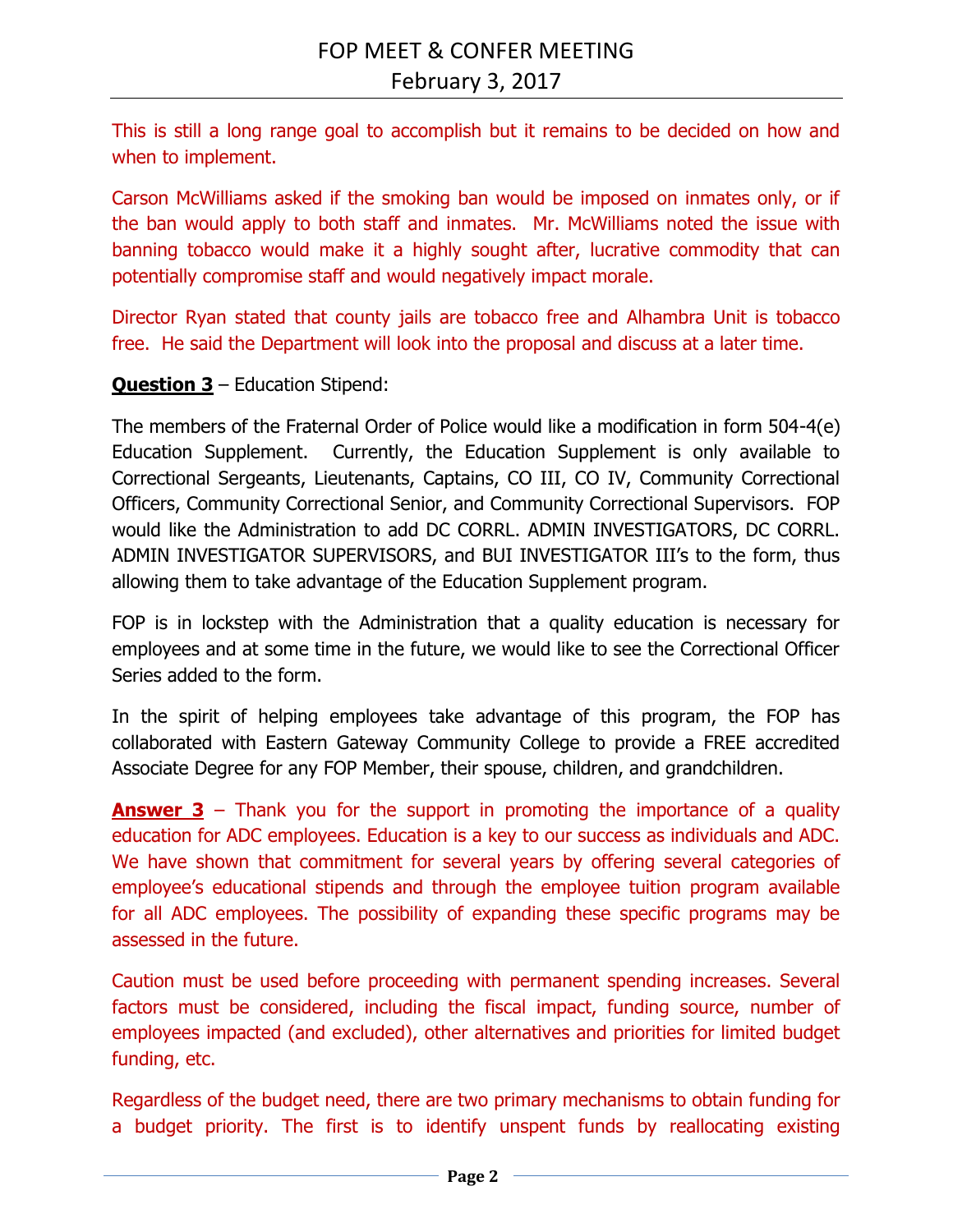resources. The second is to request additional resources through the annual budget request process. Both of these methods require choices. ADC is continually reviewing employee compensation and striving to find the best way to maximize available funding. In FY 2017, ADC has utilized one-time existing resources to pay the \$1,500 retention bonus.

Director Ryan stated the Department would look into an Education stipend.

### **Additional Information:**

Director Ryan advised that the pay package to increase the security series' salaries by \$1,000 was not recommended in the Governor's budget. He noted that 565 Correctional Officer positions were previously abolished by his predecessor in 2006 to help fund pay increases by using vacancy savings. The Director stated that, although pay packages continue to be a priority, we cannot give up additional Correctional Officer positions to fund pay increases, as those positions are critically needed. He advised that current vacancy savings are being used to payout compensatory and holiday leave, which is a component of a three-part compensation strategy to encourage employee retention. The first component is the comp time payout that occurred in January 2017; the second will occur with the payout of comp time at the end of the fiscal year; and the third will be a \$1,500 one-time bonus for CO II's that are employed with ADC on June 30, 2017. Director Ryan said, "We want to retain staff. We cannot increase the base pay of our Officers, but through various compensation strategies, we can put additional money in their pockets."

#### **Additional Information:**

Director Ryan sent an agency wide e-mail dated February 1, 2017 at 1:09 p.m. stating the following:

"We have recently received approval from the Arizona Department of Administration to change our employee performance evaluation (MAP) year from the current July  $1 -$ June 30 to the new period of March  $1$  – February 28. This change was made to better accommodate the agency's priorities, including the possibility of providing merit pay or other incentive bonus pay as fiscal year-end resources may allow.

More information will be provided by Human Resources in the near future, but for now, please note that the current MAP rating period will close on February 28, 2017. This means that MAPs will need to be completed by March 31, 2017. Going forward, the MAP rating period will be March 1, 2017 – February 28, 2018. The timing of the new cycle will position us to better assess whether we can fund merit pay for staff, based on MAP ratings, with available funding.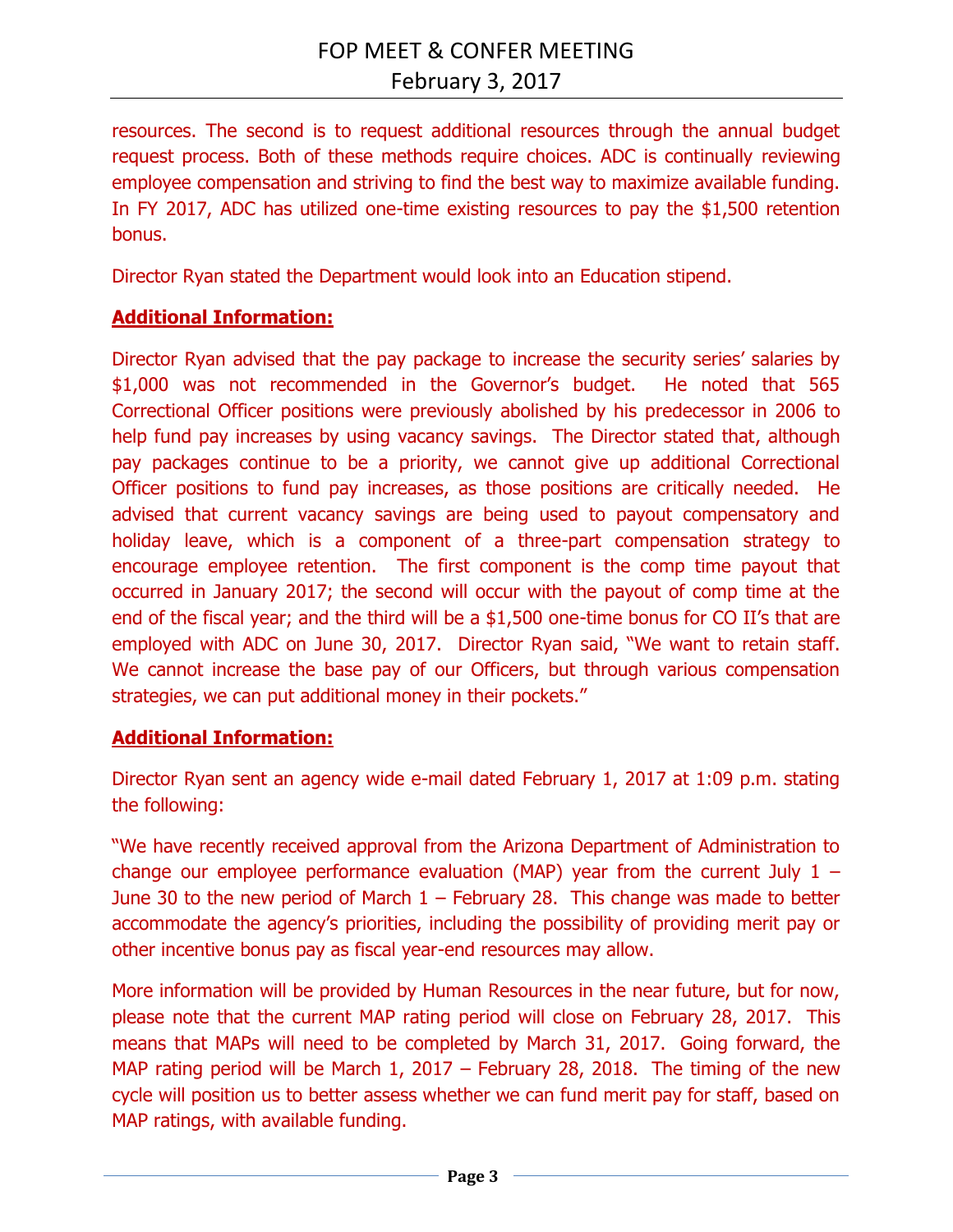Although we have requested funding for permanent pay raises, the Governor's Office and Legislature must ultimately make the difficult decision to allocate funding to priority issues. As you may be aware, the State has limited financial resources. To date, permanent pay raises for all employees have not been funded for a number of years. However, as an agency we may have the ability to award merit pay, based on available funding."

Director Ryan reiterated the MAP rating adjustment period to the employee organization and advised if we have additional vacancy savings, we may be able to fund merit pay. As a possible example, those who receive a MAP rating of:

- 2.0 may potentially receive a .5% bonus
- 2.5 may potentially get a 1% bonus
- 3.0 may potentially get a 1.5% bonus

Director Ryan advised that there are 839 CO II vacancies, a 12.6% vacancy rate. The retention bonus is intended for CO II's.

Director Ryan acknowledged that the Department of Corrections' pay is not competitive and further stated that ADC ranks at the bottom of the Western eleven states in relation to pay.

Director Ryan stated the Department will form a work group of Officers to develop retention strategies and possibly reinstate recruitment bonuses.

Members of the FOP recently met with Senator Lesko and were offered an opportunity to voice their concerns at a future legislative session.

## **Additional Information:**

- Arizona Management System (AMS) Phase two of the AMS kicked off in Florence. Much of the emphasis of the cascading tiers is to empower the complex, down to the unit level, to be involved in the decision making process in hopes of propelling cultural change within ADC which is ever evolving. Agency Directors are required to meet with stakeholders to ask them what we are doing well, and what can we do better.
- Beard Issue The medical review board (Occupational Health Administrator Derleen Spence and Dr. Rowe) will continue to review incoming cases and forward their recommendations to the Warden.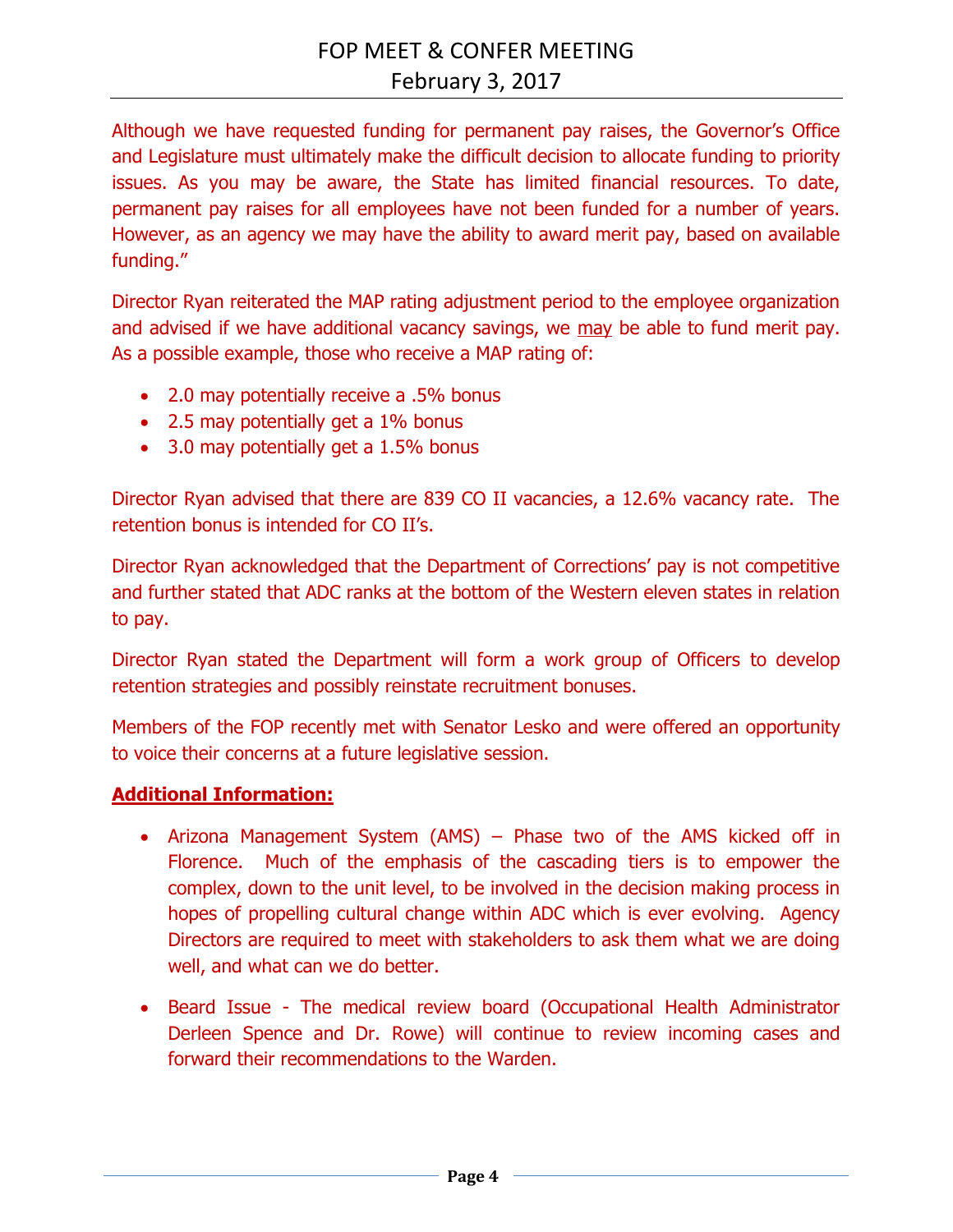Dress Code - Director Ryan stated that CO's are required to own class A uniforms. Wearing class A's gives Supervisors the opportunity to inspect them and ensure their staff are following policy. The issue with polos is that they wear out quickly. Class A uniforms will continue to be a requirement. Policy will not change. If staff want to wear service stripes, they will have to pay for them. If they do not want to wear service stripes they do not have to. It's their choice. Carson McWilliams will meet with the Employee Organizations in the near future to come up with a proposal to add LA Police Gear to the list of approved brands to purchase TDUs.

Director Ryan asked FOP about the memorial badge.

FOP stated the badges are currently only available to employees. Employees have to prove they work for the Department of Corrections in order to purchase the badge. There are currently a number of restrictions that limit who can purchase memorial badges.

Director Ryan stated if the restrictions are lifted and are available to more people, FOP could raise funds and help the cause.

Gregg Lauchner asked if an employee could buy more than one badge. If so, badges could potentially end up being sold for profit.

FOP stated they can send the Vice President at Sun Badges to lift the restrictions to make the memorial badges available to all employees. They will only be able to purchase one badge which costs \$99.00. This package includes a memorial badge, a commemorative coin, and case.

Director Ryan asked FOP to copy him on the e-mail to the Vice President at Sun Badges regarding the request to lift the restrictions on the memorial badges.

Director Ryan would like FOP to provide information regarding the good Samaritan that helped Officer Calderon.

Before the meeting adjourned, FOP raised questions about 12 hour shifts. Specifically, FOP asked for clarification as to which units will be impacted.

Carson McWilliams advised certain units will go on 12's. At least one unit at Florence, one unit at Eyman, and administration will remain on 8's. All other units will go to 12's.

FOP asked if they could see the election form that is being sent to staff.

Director Ryan asked Carson McWilliams to send the election form to FOP.